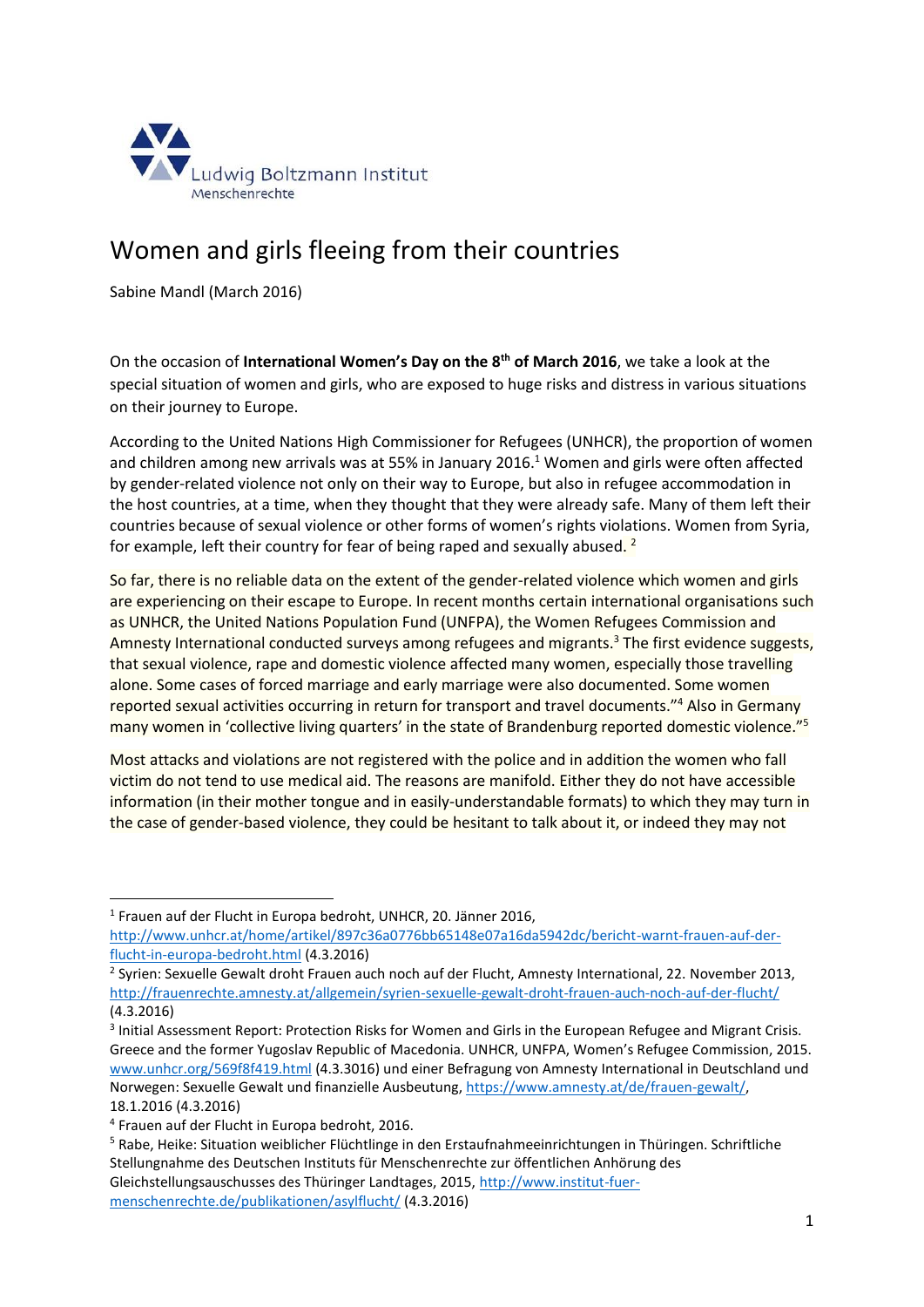want to delay their journey and the journey of their family. The offenders are mostly male refugees, policemen, security guards and smugglers.

As a consequence, most of the women and girls remain silent, as the topic receives little attention at all and political decision makers respond only tentatively.

Accommodation for refugees is often extremely overloaded and community life is difficult. Living in such circumstances– often over several months – fosters gender-related violence. Usually women do not have separate rooms for retreat and they are required to share their accommodation with men – this especially can become a problem, or even a risk for single women and girls. Toilets and washrooms frequently become unsafe places, because they are mostly not separated by sex and the paths to them are often poorly illuminated. The situation for pregnant and breastfeeding women is especially precarious because their provisions of medical and health care are often not guaranteed.

## *Women´s rights standards and recommendations*

**.** 

The Istanbul Convention<sup>6</sup> and General Recommendation No. 32 of the UN Committee on the Elimination of Discrimination Against Women point out the special need for protection of women and girls in the context of escape and asylum.<sup>7</sup> In a recent statement of the UN Committee they demand the full access of female asylum seekers and refugees to food, accommodation, water, sanitary facilities, health service and education. Furthermore, all states are called upon to create effective measures to protect women and girls from violence.

UNHCR, UNFPA and the Women´s Refugee Commission complain about the absence of a genderspecific perspective in all humanitarian interventions. Furthermore, at a national level there are almost no measures that refer to the special needs of women and girls. Here are some of their recommendations for governments and EU-agencies<sup>8</sup>:

- Setting up coordinated and cross-border systems protecting women and girls
- Carrying out courses and trainings on gender specific violence for police, security guards, staff of institutions, etc.
- In accommodations for refugees: Developing effective mechanisms for the protection and support in case of violence, for example concepts on protection of women against violence , female contact persons in accommodations, full application of violence act (barring order, support through intervention centres, etc.)
- Gender-related persecution has to be taken seriously as a reason for asylum and has to be fully recognised

<sup>6</sup> Übereinkommen des Europarates zur Verhütung und Bekämpfung von Gewalt gegen Frauen und häuslicher Gewalt v. 11. 5. 2011; Österreich hat das Übereinkommen am 14.11.2013 ratifiziert, das im August 2014 in Kraft getreten ist.

<sup>&</sup>lt;sup>7</sup> General Recommendation No. 32 on the gender-related dimensions of refugee status, asylum, nationality and statelessness of women, CEDAW/C/GC/32, 14.11.2014.

<sup>8</sup> Initial Assessment Report, 2015, S. 13 ff und Terre des Femmes: Forderungen zur Berücksichtigung der besonderen Schutzbedürftigkeit von Frauen auf der Flucht,

[https://www.frauenrechte.de/online/index.php/themen-und-aktionen/aktuelles-zu-frauenrechten](https://www.frauenrechte.de/online/index.php/themen-und-aktionen/aktuelles-zu-frauenrechten-allgemein/1888-terre-des-femmes-fordert-besonderen-schutz-fuer-frauen-auf-der-flucht)[allgemein/1888-terre-des-femmes-fordert-besonderen-schutz-fuer-frauen-auf-der-flucht,](https://www.frauenrechte.de/online/index.php/themen-und-aktionen/aktuelles-zu-frauenrechten-allgemein/1888-terre-des-femmes-fordert-besonderen-schutz-fuer-frauen-auf-der-flucht) 21.10.2015 (4.3.2016)